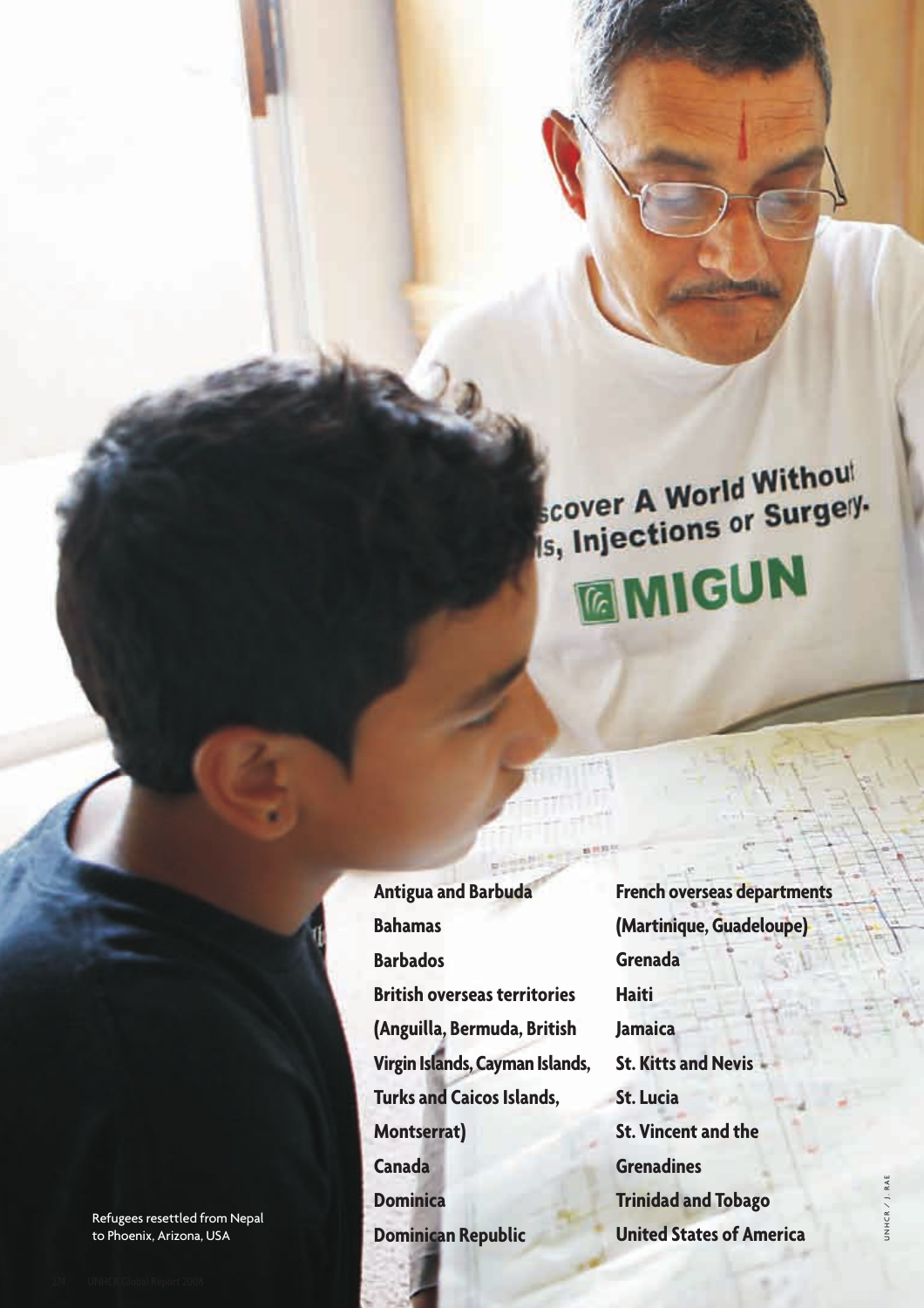# North and meriea the<br>aribbean

#### OPERATIONAL HIGHLIGHTS

- UNHCR advocated for the political and financial support of the Governments of the United States and Canada and sought their backing for protection and durable-solutions programmes for refugees.
- - In 2008, UNHCR worked to ensure that the United States' laws and policies as well as their implementation were in accordance with the country's obligations under the 1967 Protocol. The refugee-protection arms of the United States Citizenship and Immigration Services, in particular the Asylum Division and the Refugee Corps, were strengthened.
- - UNHCR worked to ensure that asylum-seekers had access to the territory of Canada and its refugee status determination (RSD) procedures. Towards this end the Office undertook numerous missions to ports of entry, with a particular focus on key land borders.
- In Canada, UNHCR sought to ensure the right to an on-the-merits appeal for all asylum-seekers found not to be refugees by the Immigration Review Board.
- The United States resettled some 65,000 refugees in 2008. Of these some 49,000 (or 75 per cent) were referred by UNHCR. This represents the highest absolute number and highest proportion of UNHCR referrals in the past 20 years. In 2008 Canada resettled over 10,000 refugees—some 7,300 through its government-assisted programme and more than 3,500 through its Private Sponsorship of Refugees scheme.
- - In the Caribbean, UNHCR provided humanitarian assistance and legal aid to asylum-seekers and refugees through its implementing partners and a network of Honorary Liaisons. The Office registered asylum-seekers and determined their status in non-signatory States as well as a number of signatory States that did have refugee legislation or national asylum procedures. It also gave priority to the search for durable solutions by supporting local integration and the strategic use of resettlement.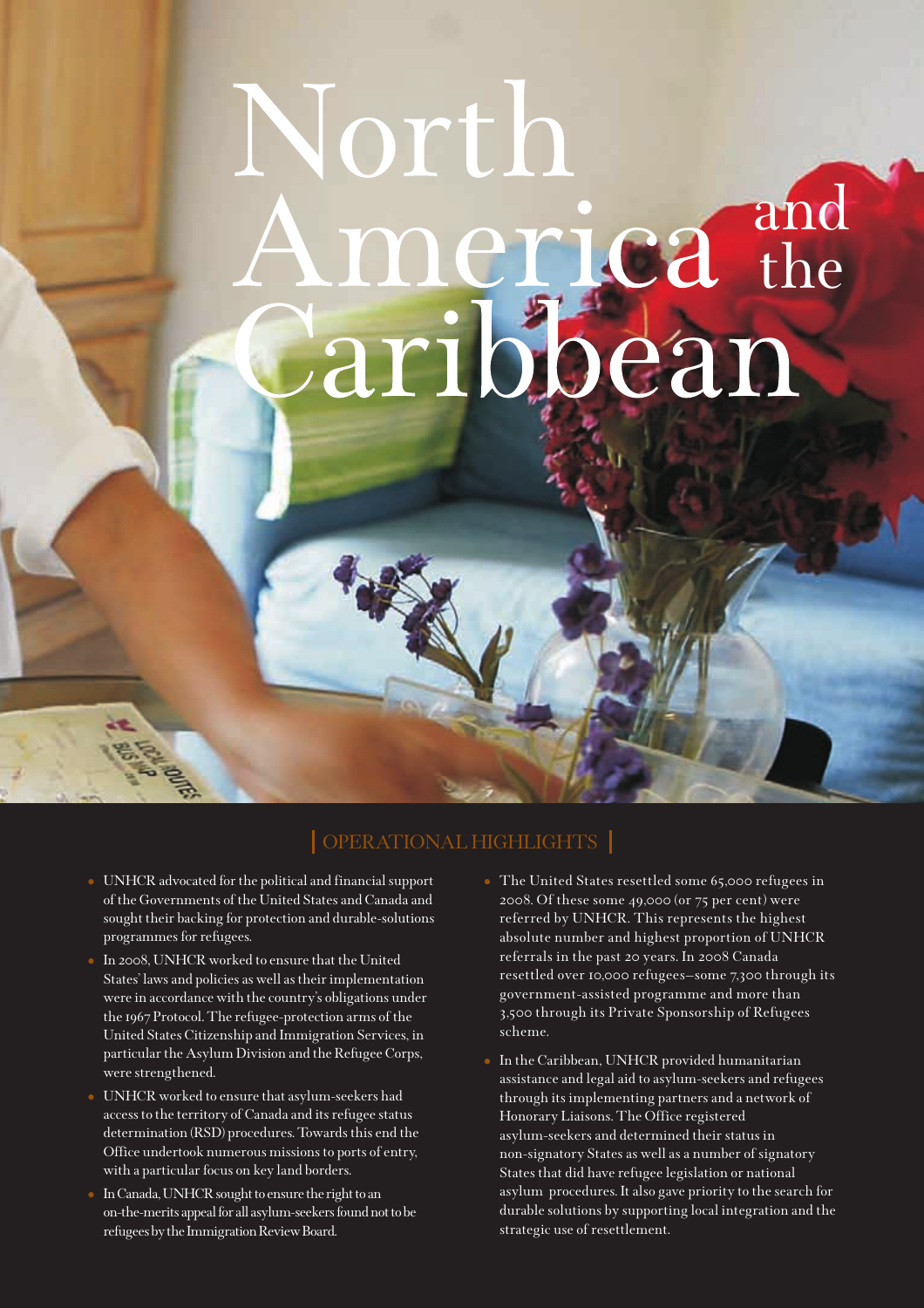#### North America and the Caribbean



#### | Working environment |

With national security concerns affecting domestic asylum policies in the United States, the Department of Homeland Security continued to emphasize enforcement, including more use of detention and stricter border controls. The economic recession had a significant impact on the capacity of refugee assistance agencies at the local level.

In Canada much media attention has been focused on perceived abuse of the asylum system negatively affecting the general public's perception of asylum-seekers.

A legal challenge to the Safe Third Country Agreement launched by Canadian and United States-based NGOs and lawyers' groups failed at the Federal Appeals Court level in January 2009. The plaintiffs were denied the option of appealing to the Supreme Court.

The operational context in the Caribbean is defined by the lack of protection safeguards for asylum-seekers and refugees travelling within complex mixed migratory movements. Each year, tens of thousands of undocumented migrants use migratory routes, by sea and air, through the Caribbean region. Asylum-seekers and refugees often travel within these flows to try and reach countries where they may have a chance of seeking asylum and receiving protection. In recent years the number of migrants arriving from outside North America by sea and air has risen noticeably. In addition to being a site of continuous mixed migratory movements, the Caribbean region also has the potential to experience large-scale mass-influx and refugee emergencies.

#### Achievements and impact

UNHCR continued to make efforts in the United States to ensure that international standards of protection were met for all persons of concern, taking into account their age, gender and personal background. With respect to the problem of overly broad terrorism-related standards barring refugees from protection in the United States, in 2007 legislation was enacted that substantially expanded the Administration's authority to exempt individuals from the legislation. However, in 2008, the Department of Homeland Security declined to use its new authority when it denied approximately 700 applications by refugees for their status to be adjusted to lawful permanent residence. After concerns were raised by NGOs and UNHCR, and following several prominent media stories, the denials were halted and the cases were being revisited.

The United States Government expanded its waiver authority in duress cases involving designated terrorist organizations. UNHCR's work on the impact of the terrorism-related bars to protection in the United States continued to confirm the value of partnerships with asylum and refugee advocates, educating key media organizations on the role of UNHCR and its operations, and working closely with field offices to receive up-to-date information on resettlement operations affected by the bars.

The United States Congress enacted legislation on the treatment and processing of unaccompanied and separated children which mandates that children's claims be heard in a non-adversarial setting. Among other positive provisions,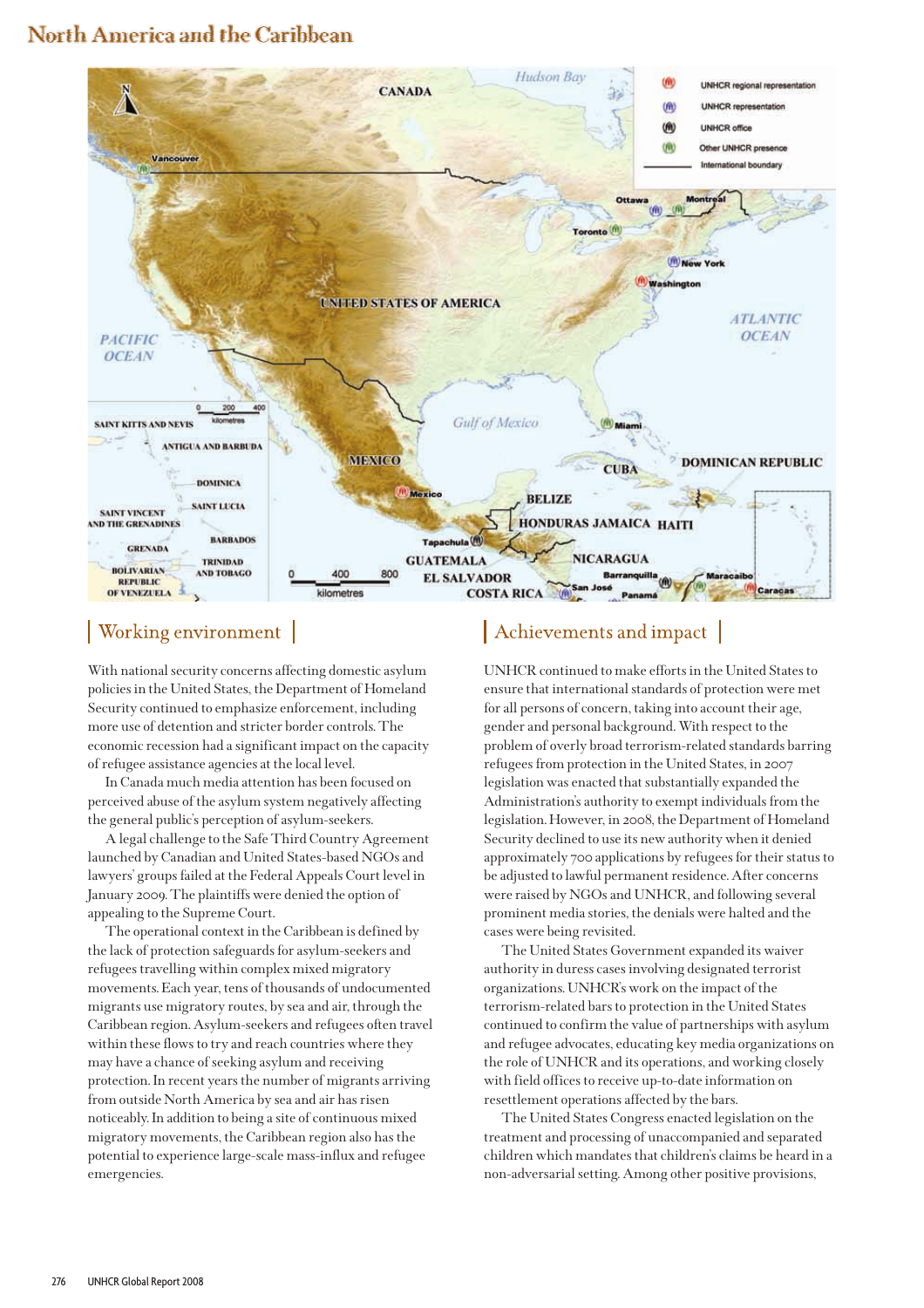#### North America and the Caribbean

the legislation encourages government funding for the development of pro bono counsel networks. This was the most positive immigration bill enacted in several years.

A key objective for UNHCR in 2008 in Canada was to ensure that persons of concern who were detained were not mixed with accused or convicted criminals. Owing to UNHCR's and other stakeholders' interventions, detention conditions were improved for detained asylum-seekers, especially with regard to access to information and support regarding asylum procedures, particularly for those detained in provincial jails.

Cooperation with the Canadian Border Services Agency (CBSA) was enhanced through joint missions to ports of entry and regular meetings. Formal and informal training was provided to hundreds of CBSA front-line employees at airports and land borders. UNHCR also provided training materials for newly hired CBSA staff. In 2008, the training expanded to include sessions for CBSA staff college teachers.

An increase in missions to the Caribbean in 2008 enabled UNHCR to have a greater impact on asylum-seekers and refugees and more interaction with NGO partners and Honorary Liaisons in the region. A higher number of asylum-seekers thereby gained access to the Office's RSD procedures. UNHCR advocated more strongly for local integration while also processing a higher number of resettlement submissions. An increase in the field presence also proved essential to maintaining and enhancing dialogue with Caribbean governments.

#### | Constraints |

The United States' terrorism-related bars to admission continued to have a negative impact on resettlement. Despite the enactment by Congress of broader exemption authority in late 2007, the use of the expanded authority has been extremely limited. The bars continue to have an adverse impact on the ability of thousands of refugees to resettle, adjust their status to lawful permanent residency after resettlement, or gain asylum in the United States.

Asylum-seekers continued to be detained in penal facilities, affecting their ability to gain access to the asylum system. The US Immigration and Customs Enforcement authorities issued new draft performance-based detention standards and enhanced the monitoring of detention conditions. However, they continued to maintain the parole policy issued in 2007 which makes it difficult for asylum-seekers to be released from detention.

Since early 2006, UNHCR has been urging the Canadian Government to fill vacant posts in the Immigration and Refugee Board (IRB) in order to avoid the re-emergence of a backlog. The number of asylum-seekers awaiting a decision at the IRB has increased from a low of 20,000 in mid-2006 to more than 54,000 in 2008. The IRB does not have the resources to address the caseload.

In the Caribbean, where systematic interception, detention and return policies are widely implemented, returns are often implemented through bilateral agreements which lack specific asylum safeguards. Most of the Caribbean States and territories do not have adequate procedures to identify asylum-seekers, and most lack the political will to address existing gaps. UNHCR also faces resource constraints, including limits on programme funding and human resources and an insufficient travel budget, which make it difficult to achieve objectives.

## | Operations |

In the United States, UNHCR used various means to pursue its objective of ensuring that international standards of protection are met for all persons of concern. These included advocating for the Government's enhancement of the asylum system and its efforts to address statelessness issues; strengthening support for UNHCR's global programmes; and helping refugees to find durable solutions. UNHCR engaged with the Government on a regular basis through meetings, comments on legislation and regulations and policy discussions, and by submitting legal opinions where appropriate. UNHCR also trained government adjudicators, immigration attorneys and non-governmental organizations.

UNHCR's overarching protection goal in Canada in 2008 was to support Canadian national asylum mechanisms. The Office engaged in this task by promoting access to territory and full and fair RSD as well as by lobbying for a generous resettlement environment. UNHCR's efforts to support and monitor refugee protection included interviewing those at risk of

In the complex migratory environment of the Caribbean, UNHCR gave priority in 2008 to providing legal advice to governments on individual asylum claims and refugee policy. It trained government officials in international refugee protection and provided substitute services where national capacities were lacking, principally through humanitarian assistance, legal aid and RSD. The Office also helped to find durable solutions, principally by promoting local integration and using resettlement as a strategic option.

### Financial information

Although operations in the subregion were fully funded, the budget covered only a small percentage of the needs. The lack of physical presence and limited financial and human resources have curtailed UNHCR activities in parts of the region.

In 2008, the United States continued to be UNHCR's largest donor, providing USD 510 million, or 31.9 per cent of total contributions. Of this amount, 35 per cent was to support Iraqi refugees and displaced persons. Canada contributed USD 42.8 in 2008, its largest contribution since 1992 when denominated in Canadian dollars. UNHCR continues to seek the support of the governments, civil society and, increasingly, the private sector in the two countries for its operations worldwide.